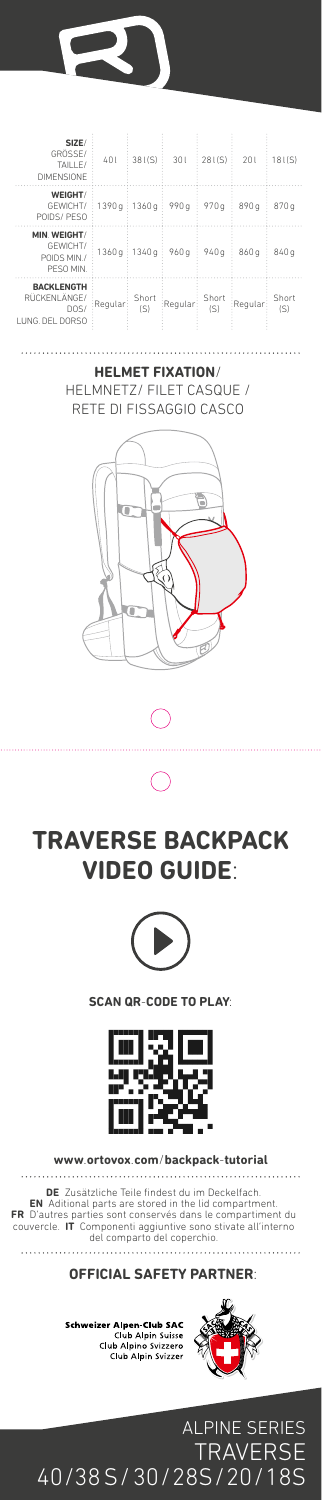

**HIKING POLE FASTENING**/ STOCKBEFESTIGUNG/ FIXATION BÂTONS / FISSAGGIO PER BASTONCINI



40/38 S/30/28S/20/18S